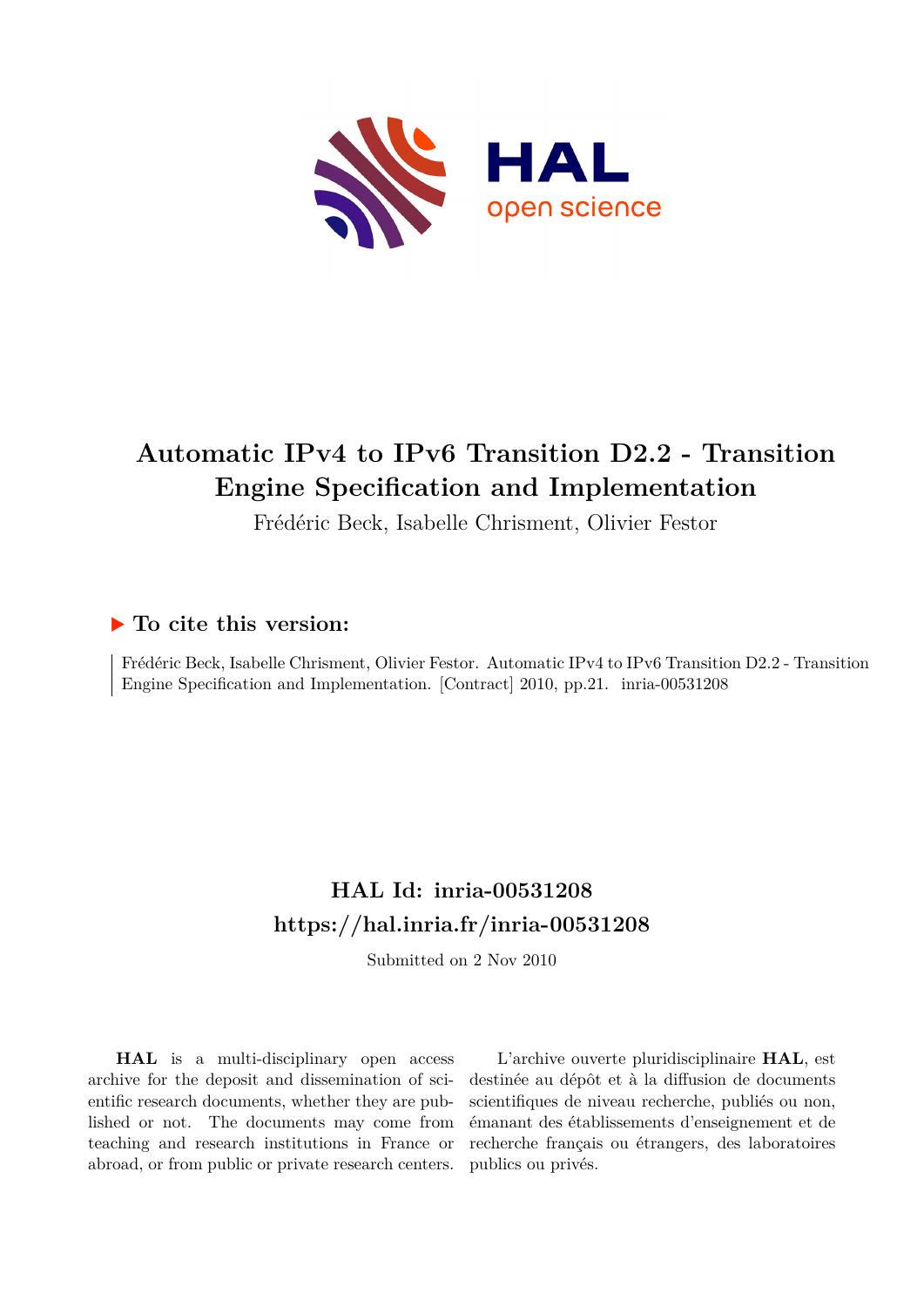## Automati IPv4 to IPv6 Transition D2.2 - Transition Engine Spe
i
ation and Implementation in the control of the control of the control of the control of the control of the control o

Frederi Be
k, Isabelle Chrisment, Olivier Festor

June 1, <sup>2010</sup>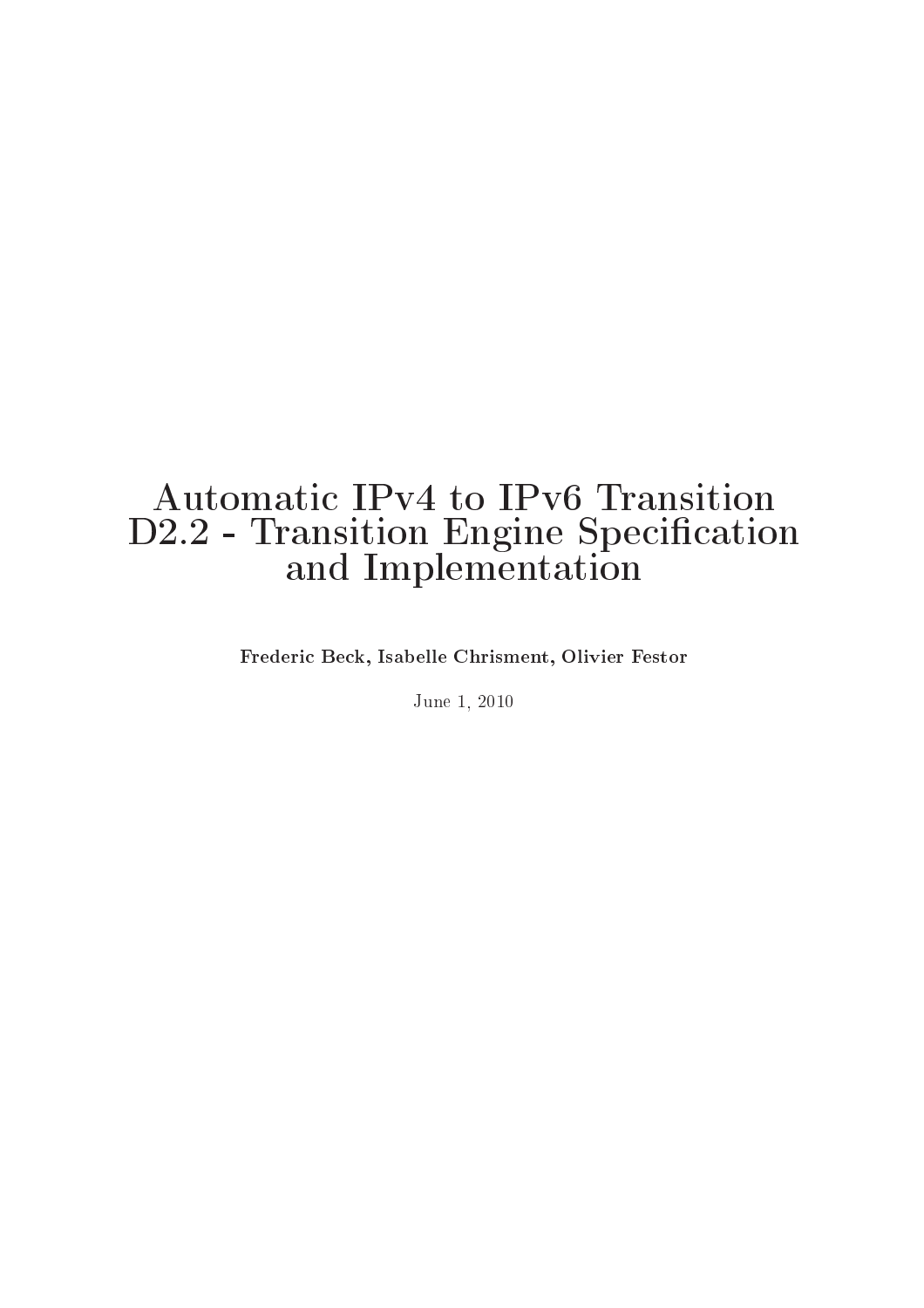# **Contents**

|   |     | Introduction                                                                                                                                                                                                                            |                |
|---|-----|-----------------------------------------------------------------------------------------------------------------------------------------------------------------------------------------------------------------------------------------|----------------|
|   |     | Specifications                                                                                                                                                                                                                          |                |
|   | 2.1 |                                                                                                                                                                                                                                         | $\mathcal{S}$  |
|   | 2.2 |                                                                                                                                                                                                                                         | 3              |
|   | 2.3 |                                                                                                                                                                                                                                         | -5             |
|   |     | Network Topology (and a series are a series and a series are a series and a series are a series and a series of $\mathbb{R}^n$<br>2.3.1                                                                                                 | -5             |
|   |     | 2.3.2                                                                                                                                                                                                                                   | -6             |
| 3 |     | Implementation                                                                                                                                                                                                                          |                |
|   | 3.1 |                                                                                                                                                                                                                                         | 8              |
|   | 3.2 | XML Parsing and Serialization (a) and a series and a series of the series of the series of the series of the series of the series of the series of the series of the series of the series of the series of the series of the s          | $\overline{9}$ |
|   | 3.3 | Remote Configuration and account to the contract of the contract of the configuration and account to the contract of the contract of the contract of the contract of the contract of the contract of the contract of the contr          |                |
|   | 3.4 | Routing Protocols (and a contract of a contract of a contract of a contract of a contract of a contract of a contract of a contract of a contract of a contract of a contract of a contract of $\mathbb{R}^n$                           | 10             |
|   | 3.5 |                                                                                                                                                                                                                                         | 11             |
|   | 3.6 |                                                                                                                                                                                                                                         | 17             |
|   |     | 3.6.1                                                                                                                                                                                                                                   | 17             |
|   |     | GForge condition and account and account and account and account and account and account account account account account account account account account account account account account account account account account accou<br>3.6.2 | 17             |
|   |     | Conclusion                                                                                                                                                                                                                              | 18             |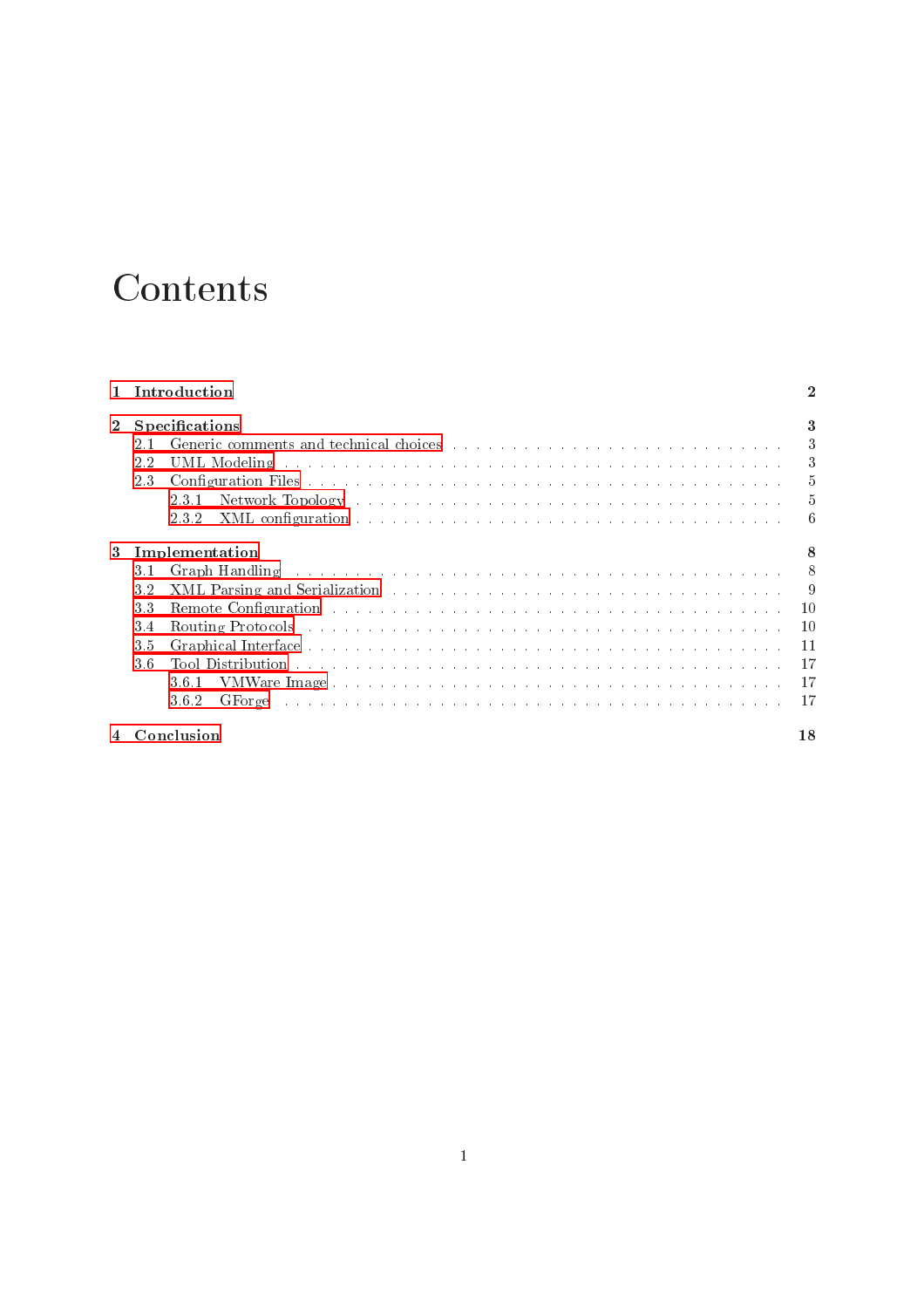### Abstra
t

Over the last decade, IPv6 has established itself as the most mature network protocol for the future Internet. While its acceptance and deployment remained so far often limited to academic networks, its recent deployment in both core networks of operators (often for management purposes) and its availability to end ustomers of large ISPs demonstrates its deployment from the inside of the network leading to the edges.

For many enterprises, the transition is seen as a tedious and error prone task for network administrators.

In the context of the Cisco CCRI project, we aim at providing the necessary algorithms and tools to automate the transition. In this report, we present the first outcome of this work, namely an analysis of the transition pro
edure and a model of target networks on whi
h our automati approa
h will be experimented. We also present a first version of a set of transition algorithms that will be refined through the study.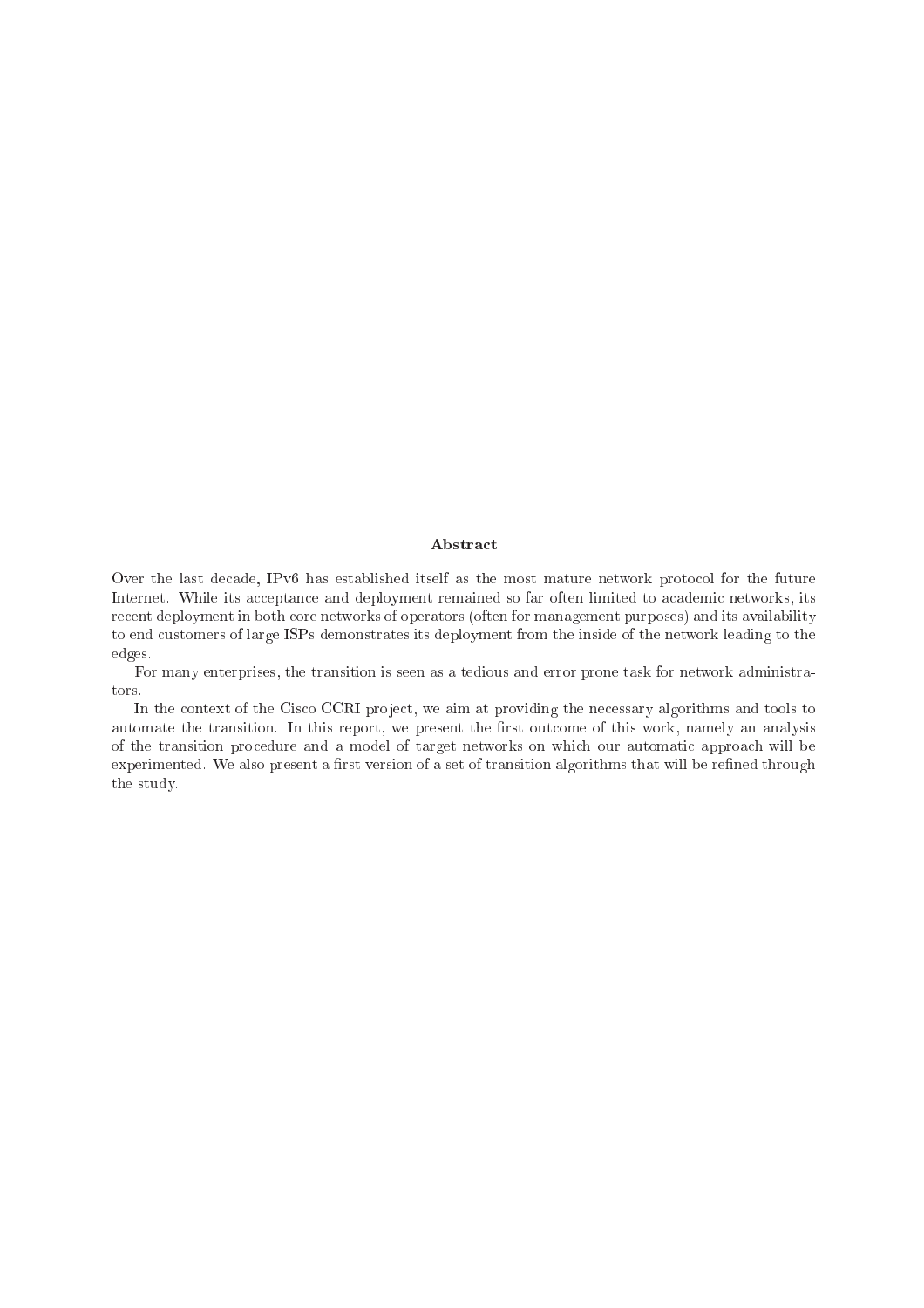<span id="page-4-0"></span>IP networks are widely spread and used in many different applications and domains. Their growth ontinues at an amazing rate sustained by its high penetration in both the Home networks and the mobile markets. Although often postponed thanks to tricks like NAT, the exhaustion of available addresses, and other scale issues like routing tables explosion will occur in a near future.

IPv6 [2] was defined with a bigger address space  $(128 \text{ bits})$  and comes along with new built-in services (address autoconfiguration [5], native IPSec, routes aggregation, simplified header...). Despite its slow start, IPv6 is today more than ever the most mature network proto
ol for the future Internet. To faster its acceptance and deployment, it has however to offer autonomic capabilities that emerge in several recent protocols in terms of self-x functions reducing and often eliminating the man in the loop. We are onvin
ed that su
h features are also required for the evolutionary aspe
ts of an IP network, the transition from IPv4 to IPv6 being an essential one.

In this project, we are interested in the scientific part of the technological problems that highly impact human acceptance. Many network administrators are indeed reluctant to deploys IPv6 because, first, they do not know well the protocol itself, and they do not have sufficiently rich algorithmic support to seamlessly manage the transition from their IPv4 networks to IPv6. To address this issue, we investigate, design and aim at implementing a transition framework with the objective of making it self-managed.

As the IPv4 to IPv6 transition is a very omplex operation, and an literally lead to the death of the network, there is a real need for a transition engine to ease and secure the network administrator's task; the ideal being a "one click" transition.

This report presents the specification and implementation of the Transition Engine based on the algorithms presented in D2.1.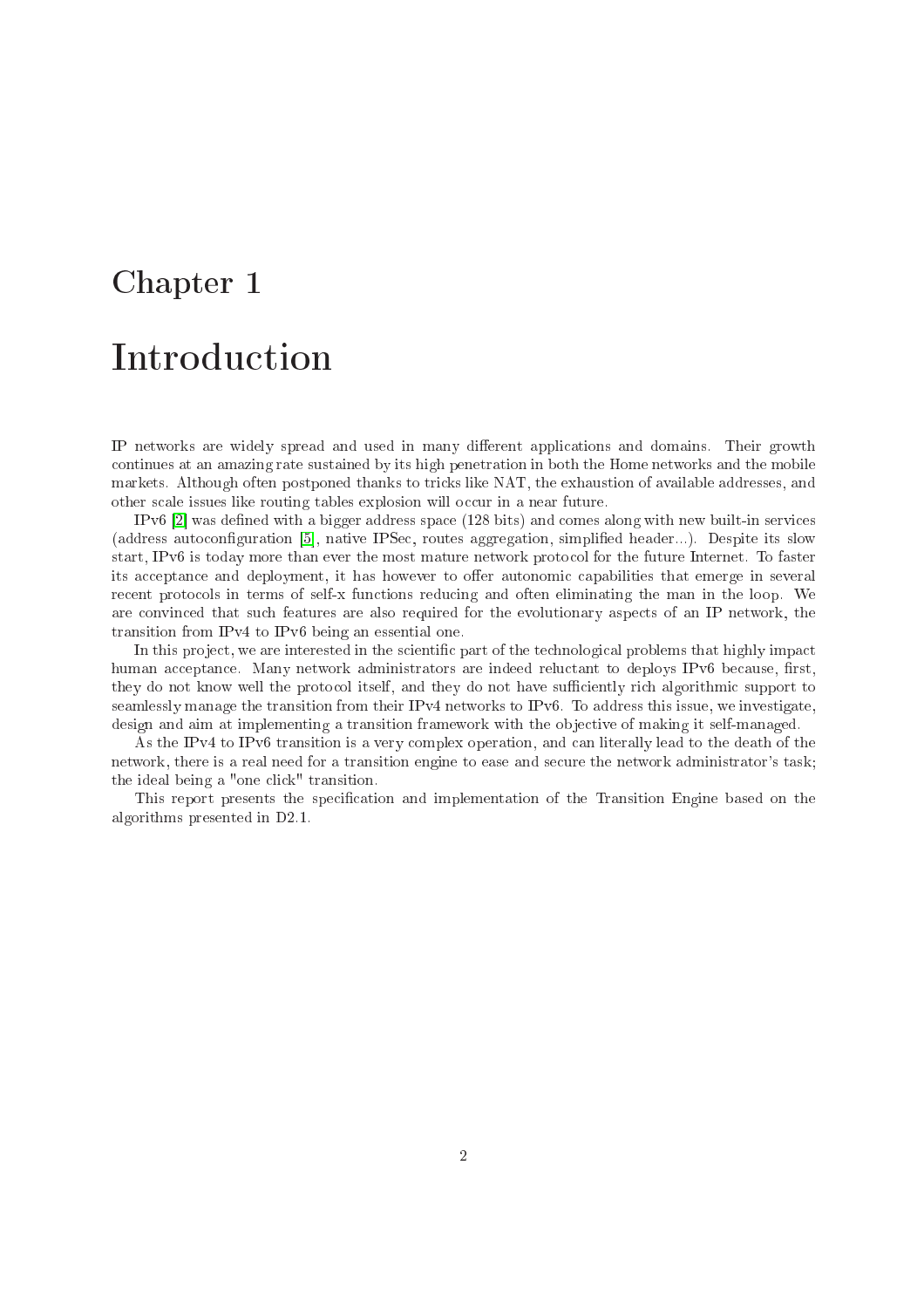## <span id="page-5-0"></span>**Specifications**

### <span id="page-5-1"></span>2.1

To validate the addressing algorithm proposed in D2.1, we developed a prototype using the Python language. This language has been chosen for being Object Oriented and offering a large set of libraries. The network is represented as a graph derived from a DOT [1](#page-5-3) representation.

To perform the numbering of the network, some more information and data are required. The are given in a separate XML file. This couple  $\text{DOT}/\text{XML}$  consists in the two configuration files that are required by the transition engine.

Once the engine has completed its operation, it produces an other  $\text{DOT} / \text{XML}$  couple detailing the newly generated network. This couple respects the same data model as the one used for configuration. It an thus be reused for another run of the engine on the same topology.

Finally, the engine must be capable of remotely configuring the network devices in order to enable IPv6 on the network.

The code architecture is shown in figure [2.1.](#page-5-4)



<span id="page-5-4"></span>Figure 2.1: Planned Ar
hite
ture

We were planning to use Netconf for the configuration of the network devices, but since no full framework was available, for all envisioned devices, at the time we started the project, we decided to configure the devices directly via CLI over SSH or Telnet.

#### <span id="page-5-2"></span>2.2UML Modeling

Figure [2.2](#page-6-0) presents an UML modeling of the transition engine's code.

<span id="page-5-3"></span><sup>1</sup> <http://www.graphviz.org>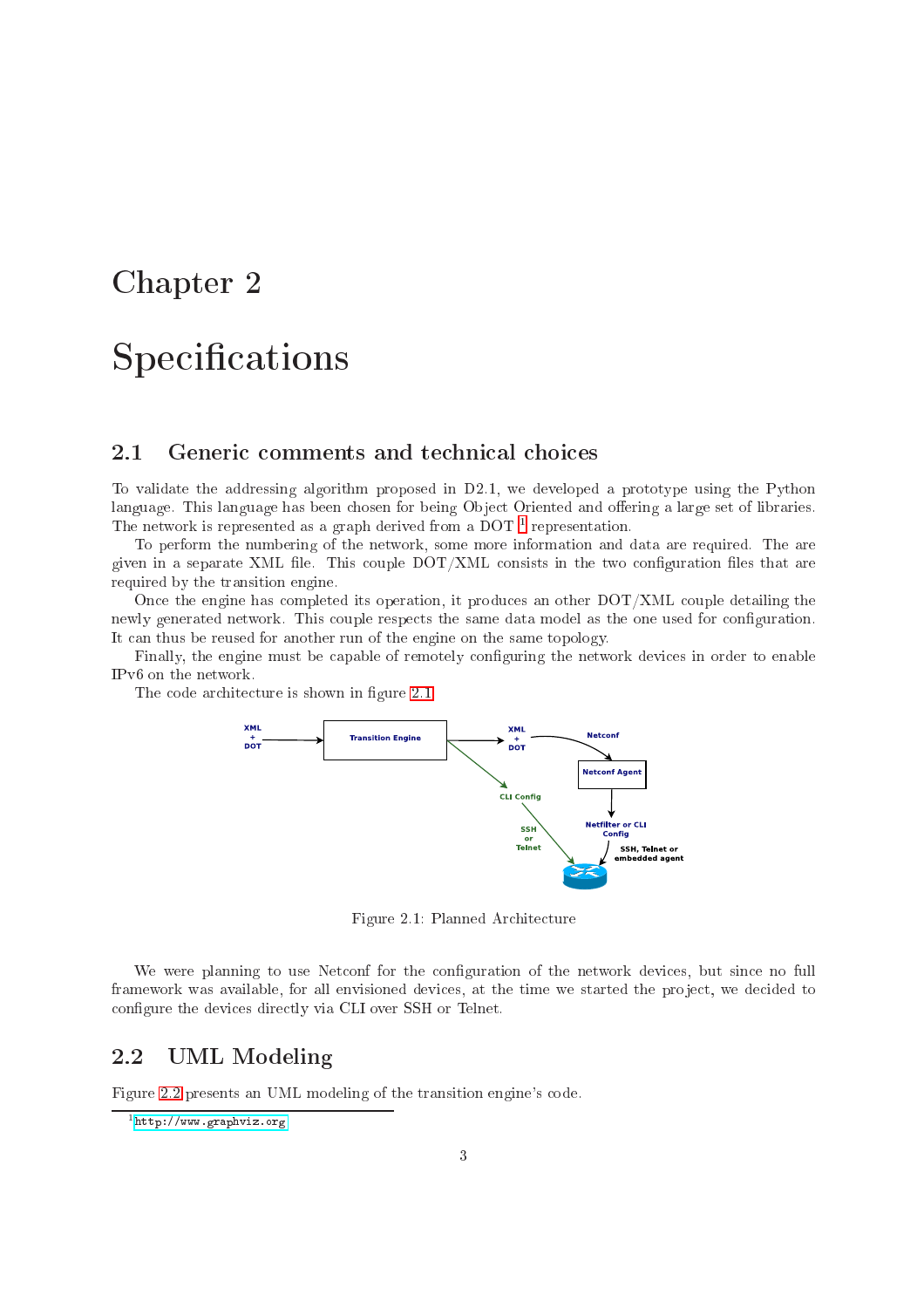

<span id="page-6-0"></span>Figure 2.2: Transition Model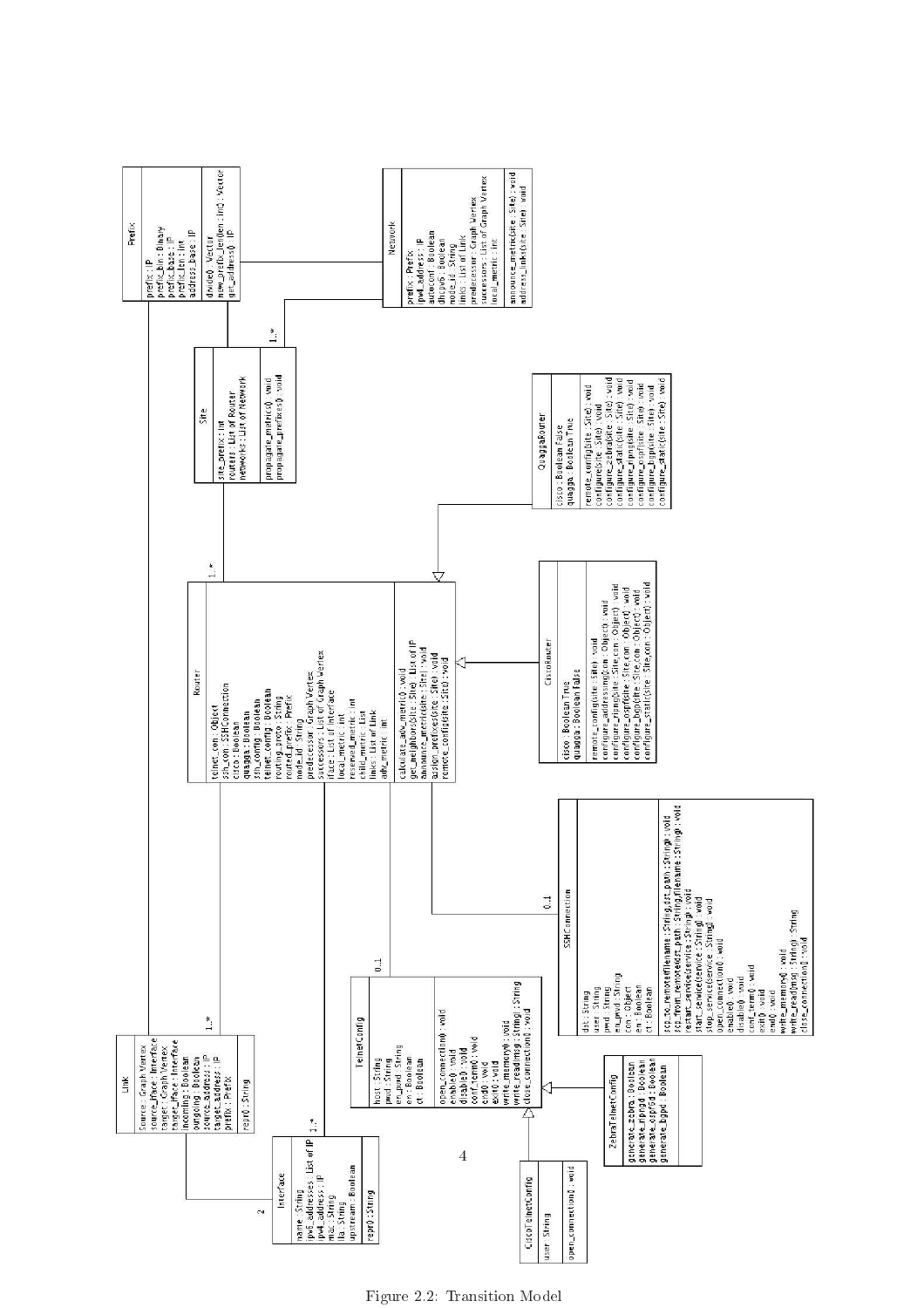This representation is non exhaustive, as only the key objects and attributes/methods are shown. The core of this model is the Site class. It stands for the whole network, and is the main class which has to be instantiated.

#### <span id="page-7-0"></span>2.3Configuration Files

#### <span id="page-7-1"></span>2.3.1Network Topology

As we already said, the network is represented as a graph. We decided to use the Dot language from the Graphviz framework =. The advantage of this framework, is that it allows to represent the network with many characteristics, easily generate a graphical view exploitable in WEB or GUI interfaces, and the language itself is really easy. A network is defined as follows:

```
graph G {
        node [shape=plaintext];
        edge [arrowhead=none, labeldistance=1];
        chocolat [label="chocolat", comment="border", group="router", image="./logo/router.png", labelloc=b];
        kran [label="kran", group="router", image="./logo/router.png", labelloc=b];
        kunu [label="kunu", group="router", image="./logo/router.png", labelloc=b];
        garou [label="garou", group="router", image="./logo/router.png", labelloc=b];
        luffy [label="luffy", group="router", image="./logo/router.png", labelloc=b];
        lan1 [label="LAN 1", group="network", image="./logo/cloud.png"];
        lanz label="label="logo", image="./logo/". in the settlement of the settlement of the settlement of the settle
        landas in loud.providence in the logo control of the control of the control of the control of the control of t
        latel (label="Label", group"-"loud.prg", inage="./logo/image=".
        latel (label="Label", group"-"network", image="./logo/intervalue.jp
        backbone [label="backbone", group="network", image="./logo/cloud.png"];
        chocolat -- lan1 [weight="1.0",taillabel="eth2",headlabel=""];
        chocolat -- backbone [weight="1.0",taillabel="eth1",headlabel=""];
        backbone -- kran [weight="0.0",taillabel="",headlabel="eth0"];
        kran -- lan2 [weight="1.0",taillabel="eth1",headlabel=""];
        backbone -- kunu [weight="0.0",taillabel="",headlabel="Gi0/0"];
        kunu -- lan3 [weight="1.0",taillabel="GiO/1",headlabel=""];
        kran -- garou [weight="1.0",taillabel="eth2",headlabel="GiO/O"];
        garou -- lan5 [weight="1.0",taillabel="Gi0/1",headlabel=""];
        backbone -- luffy [weight="0.0",taillabel="",headlabel="eth0"];
        luffy -- lan4 [weight="1.0",taillabel="eth1",headlabel=""];
}
```
All nodes are bound to a group, which is either *router* or *network*. The border router, gateway in this example, has an additional omment border, and is the root of the graph. Finally, all edges have weights defined as explained D2.1, and have tail and head labels, corresponding to the physical interfaces on the routers. The edges do not have comments at the moments, but this attribute will be used for defining VLAN, tunnels or trunks.

Figure [2.3](#page-8-1) presents a graphi
al representation of this network.

<span id="page-7-2"></span><sup>2</sup> <http://www.graphviz.org>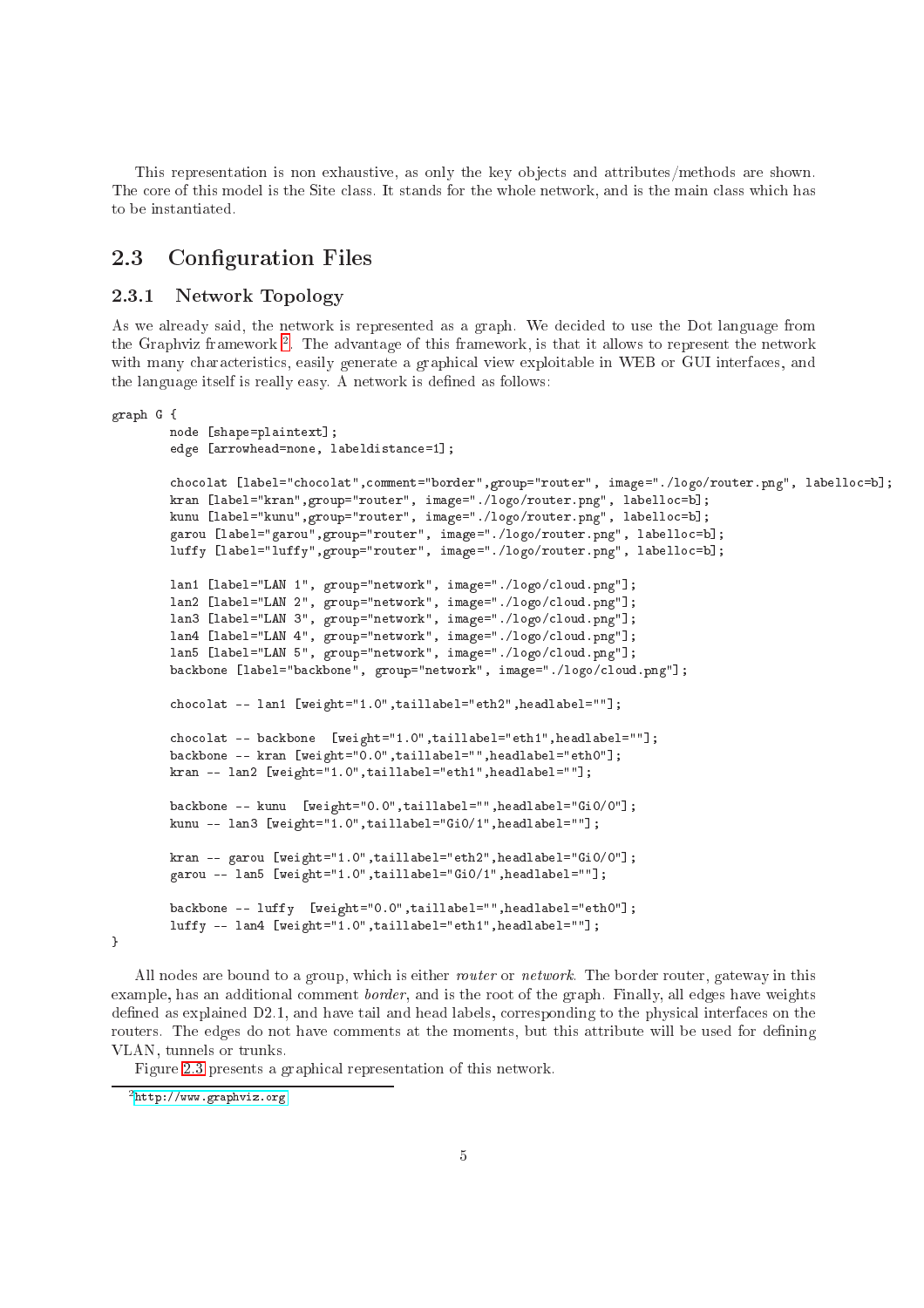

<span id="page-8-1"></span>Figure 2.3: Network Graph Topology

### <span id="page-8-0"></span>2.3.2 XML configuration

Alongside the dot representation, the program uses an XML file as input, to gather more information about the network. This file can be validated with the following DTD:

```
<!ELEMENT 
onfig (site_prefix?, routed_prefixes?, available_prefixes?, bgp?, write_memory?,
   addressing?, ex
lude_prefixes?, routers,networks)>
<!ELEMENT site_prefix (#PCDATA)>
<!ELEMENT routed_prefixes (prefix*)>
<!ELEMENT available_prefixes (prefix*)>
<!ELEMENT bgp (as,neighbor*)>
\leq!ELEMENT as (\text{#PCDATA})<!ELEMENT neighbor (#PCDATA)>
<!ATTLIST neighbor as CDATA #REQUIRED>
<!ELEMENT ex
lude_prefixes (prefix*)>
<!ELEMENT prefix (#PCDATA)>
<!ELEMENT addressing (sequential?, random?, eui64?)>
<!ELEMENT sequential (start, in
)>
<!ELEMENT start (#PCDATA)>
<!ELEMENT in
 (#PCDATA)>
<!ELEMENT random (#PCDATA)>
<!ELEMENT eui64 (#PCDATA)>
<!ELEMENT routers (router*)>
<! ELEMENT router (id, routed_prefixes?, available_prefixes?, border?, quagga?, cisco?, telnet?,
   ssh?, predecessor?, interfaces, force_prefix?)>
<!ELEMENT id (#PCDATA)>
```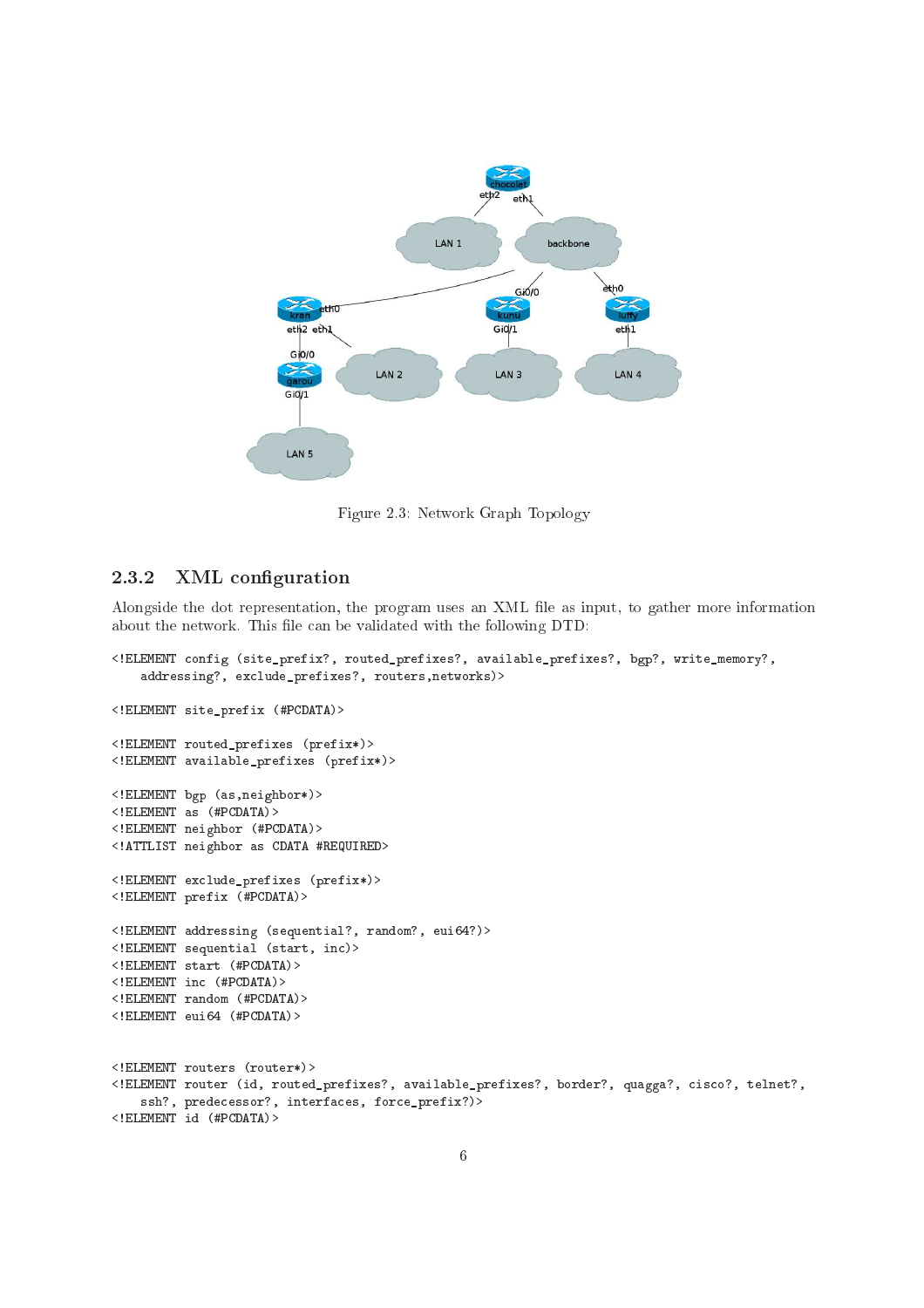```
<!ATTLIST id 
onfig (telnet|ssh) "telnet" routing (stati
|ripng|ospf|bgp) "ripng">
<!ELEMENT border (#PCDATA)>
<!ELEMENT quagga (#PCDATA)>
<!ELEMENT 
is
o (#PCDATA)>
<!ELEMENT telnet (addr, user?, password, enable_password,generate_zebra?,generate_ripngd?,
   generate_ospf6d?,generate_bgpd?)>
<!ELEMENT ssh (addr, user, password, enable_password?)>
<!ELEMENT addr (#PCDATA)>
<!ELEMENT password (#PCDATA)>
<!ELEMENT enable_password (#PCDATA)>
<!ELEMENT generate_zebra (#PCDATA)>
<!ELEMENT generate_ripngd (#PCDATA)>
<!ELEMENT generate_ospf6d (#PCDATA)>
<!ELEMENT generate_bgpd (#PCDATA)>
<!ELEMENT user (#PCDATA)>
<!ELEMENT prede
essor (#PCDATA)>
<!ELEMENT for
e_prefix (#PCDATA)>
<!ELEMENT interfa
es (interfa
e*)>
<!ELEMENT interfa
e (id, aggregated_prefixes?, available_prefixes?, low_priority_prefixes?,
   upstream?, mac?, lla?, ipv4_address?, ipv6_addresses?, reserved_metric?, force_prefix?)>
<!ELEMENT upstream (#PCDATA)>
<!ELEMENT ma
 (#PCDATA)>
<!ELEMENT lla (#PCDATA)>
<!ELEMENT ipv4_address (#PCDATA)>
<!ELEMENT ipv6_addresses (ipv6_address*)>
<!ELEMENT ipv6_address (#PCDATA)>
<!ELEMENT reserved_metri
 (#PCDATA)>
<!ELEMENT aggregated_prefixes (prefix*)>
<!ELEMENT low_priority_prefixes (prefix*)>
<!ELEMENT networks (network*)>
<!ELEMENT network (id, auto
onf?, dh
pv6?, prede
essor?, ipv4_address?, ipv6_prefixes?,
   for
e_prefix?)>
<!ELEMENT auto
onf (#PCDATA)>
<!ELEMENT dh
pv6 (#PCDATA)>
<!ELEMENT ipv6_prefixes (ipv6_prefix*)>
<!ELEMENT ipv6_prefix (#PCDATA)>
```
This file contains all the information we need on the network devices or subnets, and how we want the new IPv6 network to behave in terms of addressing.

This file allows to tune the execution of the security engine by configuring various constraints (exclude and force prefixes, links end points addressing...), and give the information missing in the DOT file (site BGP AS and neighbors, do we write the configuration in the devices memory ?).

It also details the information about the routers interfa
es (ID, IPv4 and MAC addresses, existing IPv6 addresses or prefixes assigned in an earlier execution of the engine...), the routing protocol they use, their type (Cisco or Quagga), and permits to set constraints at the router level (force prefixes, force prede
essor).

Finally, as for the routers, it gives more detailed information about the networks.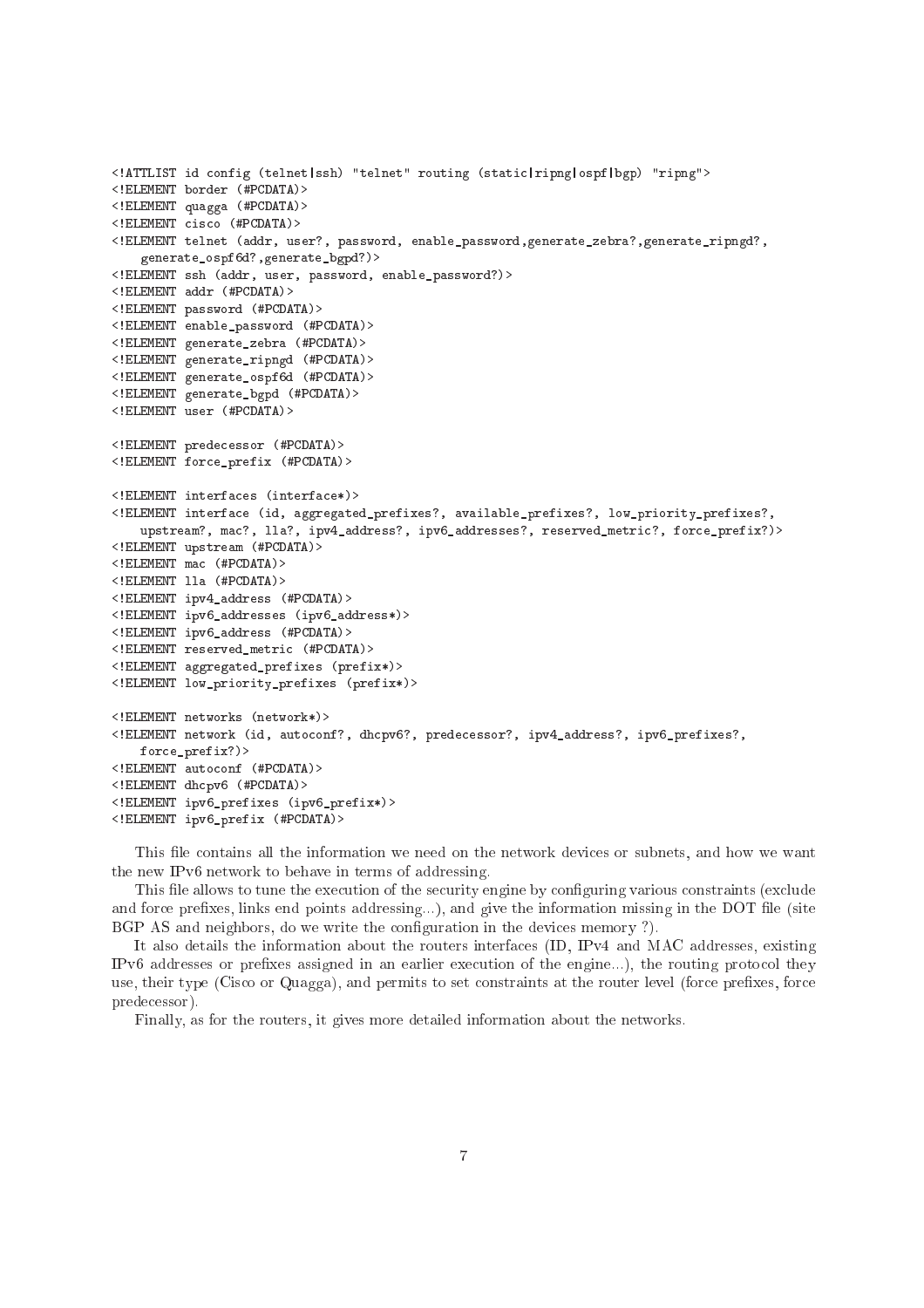## <span id="page-10-0"></span>Implementation

We implemented the specified Transition Engine using the Python language. The implementation has been done with Python version 2.5.

We will not detail the algorithms implementation, as it is a python expression of the algorithms detailed in  $D2.1$  and in figure [2.2.](#page-6-0)

The tool has been named  $6Te@$ , The IPv6 Transition Engine.

#### <span id="page-10-1"></span>3.1Graph Handling

The DOT life is parsed using the Doost Graph Lib and its python bindings, and Python objects are generated accordingly. This library includes several algorithms, especially for shortest path calculation. In our implementation, we chose to use the Bellman-Ford algorithm <sup>-</sup>.

We detail here the installation procedure we followed to install version 1.39.0 of the library and its bindings, and all the dependencies required by the engine, on a freshly installed Ubuntu 9.04, which has been then updated safely to Ubuntu 9.10.

First, set environment variables:

```
export BOOST_ROOT=path/to/boost_boost_1_39_0
export EXPAT_INCLUDE=/usr/in
lude
export EXPAT_LIBPATH=/usr/lib
```
Install the dependen
ies

```
apt-get install libexpat-dev libbz2-dev bjam zlib1g-dev python2.5 \
   build-essential python2.5-dev python2.5-ipy python2.5-4suite-xml \
   python2.5-pexpe
t graphviz
```
Make sure python2.5 is the default python version and set it as default python version in Boost Graph Library

```
echo "using python : 2.5 ;" >> $BOOST_ROOT/tools/build/v2/user-config.jam
ln -sf /usr/bin/python2.5 /usr/bin/python
```
Build and install Boost Graph Library

```
cd $B00ST R00T
d $BOOST_Property and $BOOST_Property and $BOOST_Property and $BOOSTL
bjam --toolset=gcc -a --without-mpi install
```
<sup>-</sup>nttp://www.boost.org/11bs/graph/doc/index.html

<span id="page-10-2"></span><sup>2</sup> <http://www.osl.iu.edu/~dgregor/bgl-python/>

<span id="page-10-4"></span><span id="page-10-3"></span><sup>3</sup> [http://en.wikipedia.org/wiki/Bellman-Ford\\_algorithm](http://en.wikipedia.org/wiki/Bellman-Ford_algorithm)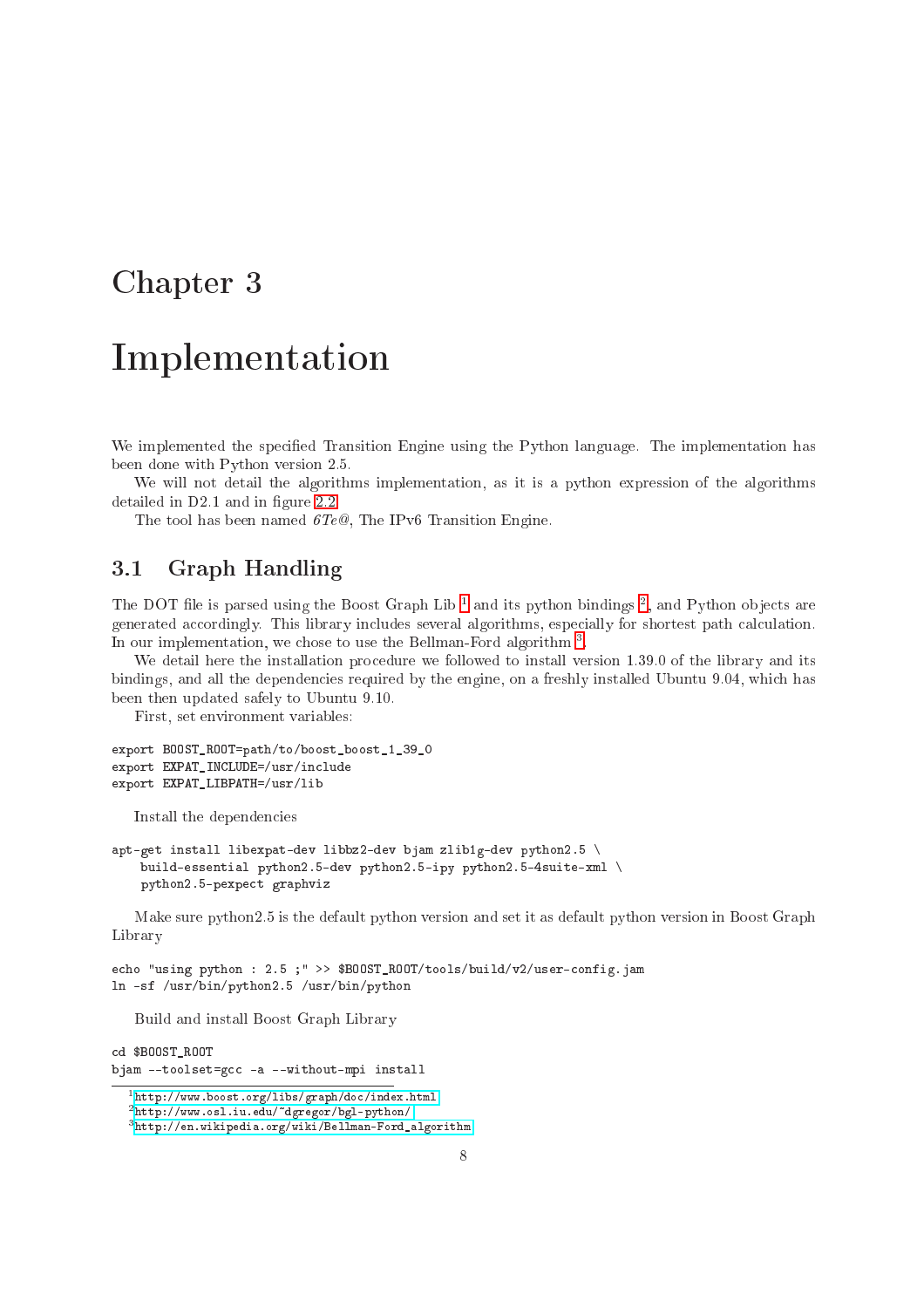Build and test python module

```

d $BOOST_ROOT/libs/python
bjam --toolset=gcc -a --without-mpi test
```
Build and install BGL-Python

```

d bgl-python
patch -p1 . <./sparse_ordering_redefinition.patch
bjam --debug-configuration --toolset=gcc --without-mpi
bjam -a --python-libdir=/usr/local/python2.5/site-packages/\
    --exec-prefix=/usr --without-mpi --toolset=gcc \
    --libdir=/usr/lo
al/lib install
```
Where sparse ordering redefinition.patch is:

```
--- bgl-python.orig/boost/graph/detail/sparse_ordering.hpp 2009-08-07 14:46:33.000000000 +0200
+++ bgl-python/boost/graph/detail/sparse_ordering.hpp 2009-07-16 11:41:05.000000000 +0200
00 -122,7 +122,7 00
    publi
:
       typedef typename Sequence::iterator iterator;
       typedef typename Sequence::reverse_iterator reverse_iterator;
       typedef queue<Tp, Sequence> queue;
\overline{+}//typedef queue<Tp, Sequence> queue;
       typedef typename Sequen
e::size_type size_type;
```
inline iterator begin() { return this->
.begin(); }

There is also a problem with the python pexpect module used to remotely configure the routers. The prototype crashes because of the usage of the function flush of an OutputStream object which supposely does not exist, whereas it does. When executing the same code as in pexpect directly in the interpreter, it works fine. As the python documentation states that the flush method of an  $Output$ Stream object does not do anything, we simply ommented it:

```
--- pexpe
t.py 2009-08-07 15:04:41.000000000 +0200
+++ /usr/lib/python2.5/site-pa
kages/pexpe
t.py 2009-08-05 11:55:27.000000000 +0200
00 -1484,7 +1484,7 00
         # Flush the buffer.
         self.stdout.write (self.buffer)
```

```
self.stdout.flush()
\overline{1}+ #self.stdout.flush()
          self.buffer = ''
          mode = tty.t
getattr(self.STDIN_FILENO)
          tty.setraw(self.STDIN_FILENO)
```
#### <span id="page-11-0"></span>3.2XML Parsing and Serialization

As we can see in the dependencies installed, XML parsing and serialization is performed via the [4](#page-11-1)Suite 4 framework. Particularly, the parsing of the XML configuration file relies on the XPath module.

<span id="page-11-1"></span><sup>4</sup> <http://www.4suite.org/>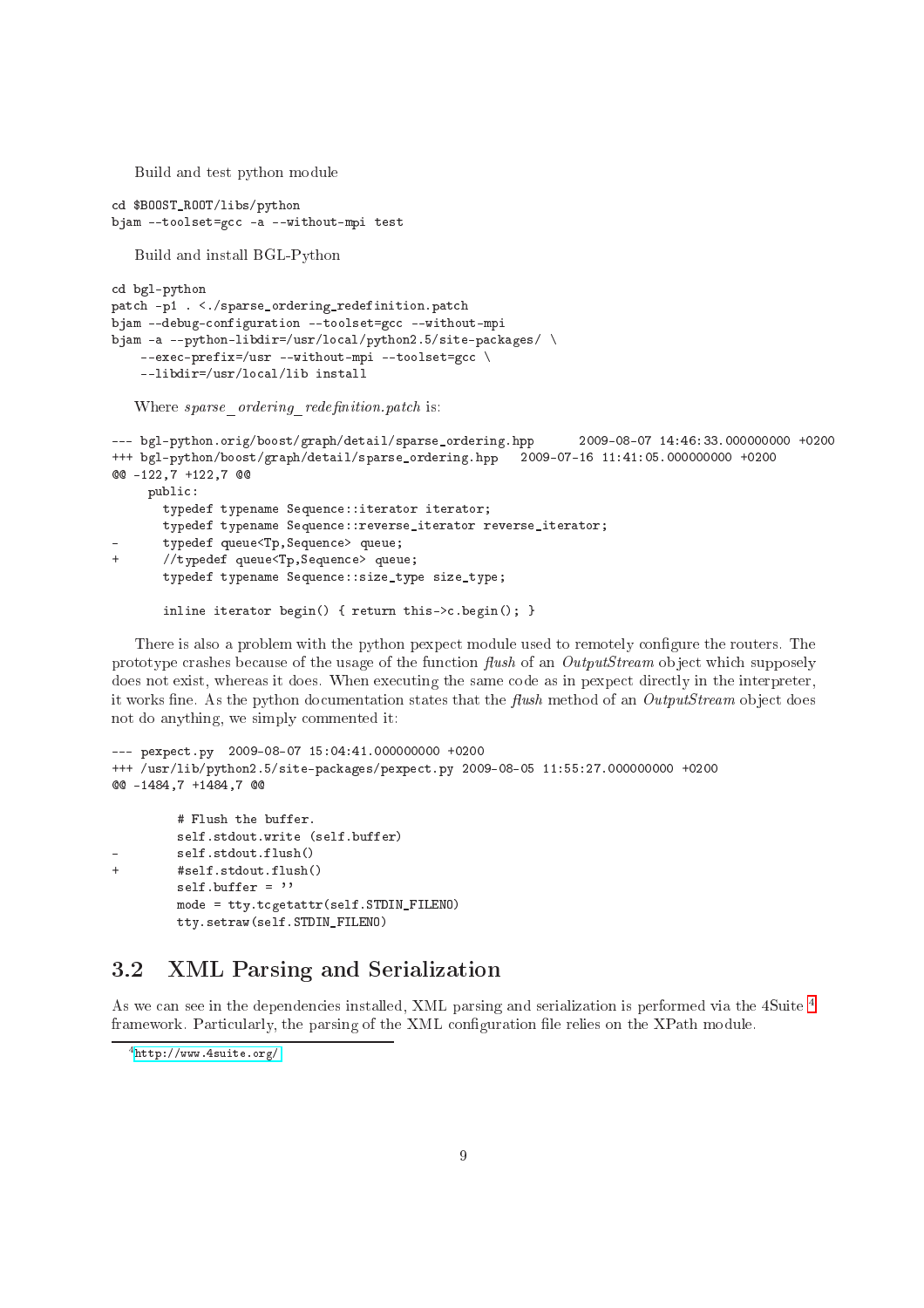#### <span id="page-12-0"></span>3.3Remote Configuration

Once all the prefixes and addresses are assigned, the program remotely configures the devices to make IPv6 available on the network. This is done by using Telnet and SSH remote configuration interfaces, and is perform on Quagga – and Cisco routers. The routing protocol used at the moment is KIPng [3].

### **SSH**

SSH connection is used at the moment only for copying the initial RIPng configuration to the GNU/Linux node running Quagga, and then restart the servi
e. This feature will be improved to support remote configuration on Cisco routers.

SSH connection are implemented by using the pexpect horary for the primitives available are:

- scp to remote
- scp\_from\_remote
- start service
- stop\_servi
e
- restart service

### Telnet

Telnet is used for remote configuration of Quagga and Cisco routers. It is implemented by using the Python teinethd — All basic commands have been implemented: enable, configure terminal, write terminal/memory, end, exit... The primitive *write* read sends a command to the router and returns the result. It is used for the configuration of the interfaces or the routing protocol.

If the configured router is a Cisco, a single Telnet connection is sufficient. But if the remote node is a Quagga router, the program connects first to the zebra daemon for configuring the addresses, and then reconnects to the ripng (or any other routing protocol) daemon to configure the routes.

### <span id="page-12-1"></span>3.4 Routing Protocols

In order to ensure routing on an IPv6 network, different routing protocols are available. In this section, we present the ones the tool implements. In order to choose the routing protocol used on a router, the attribute *routing* is used in the configuration file, on the tag *id* of the router description.

First of all, a very ommon solution for small networks with few routers and subnets is the usage of static routes. For each router, we get the neighbors, and set a route to their routed prefix. the default route is set with the prede
essor as next hop.

Then, we implemented several common routing protocols. The protocols implemented are RIPng [3], OSPFv3  $[1]$  and BGP  $[4]$ . We took into account the specificities and possibilities of each protocol and implementation in the routers. The border router always initiates the default route for the site. Some parameters have been arbitrarily chosen, such as the process ID for RIPng and BGP, while some other ones can be configured in the configuration file, like the BGP Autonomous system (AS) or external neighbors.

During the implementation, we encountered several issues, and only one could not be solved. Following an update in the Quagga distribution (version 0.99.7), the statement *default-information originate* which is originating the default route in the AS is not working  $\cdot$  . The bug is solved in the CVS since the 14th

<sup>5</sup> <http://www.quagga.net/>

<span id="page-12-2"></span><sup>·</sup>nττp://pexpecτ.sourcerorge.neτ/

<span id="page-12-3"></span><sup>7</sup> [http://do
s.python.org/lib/module-telnetlib.html](http://docs.python.org/lib/module-telnetlib.html)

<span id="page-12-5"></span><span id="page-12-4"></span><sup>8</sup> [http://bugzilla.quagga.net/show\\_bug.
gi?id=370](http://bugzilla.quagga.net/show_bug.cgi?id=370)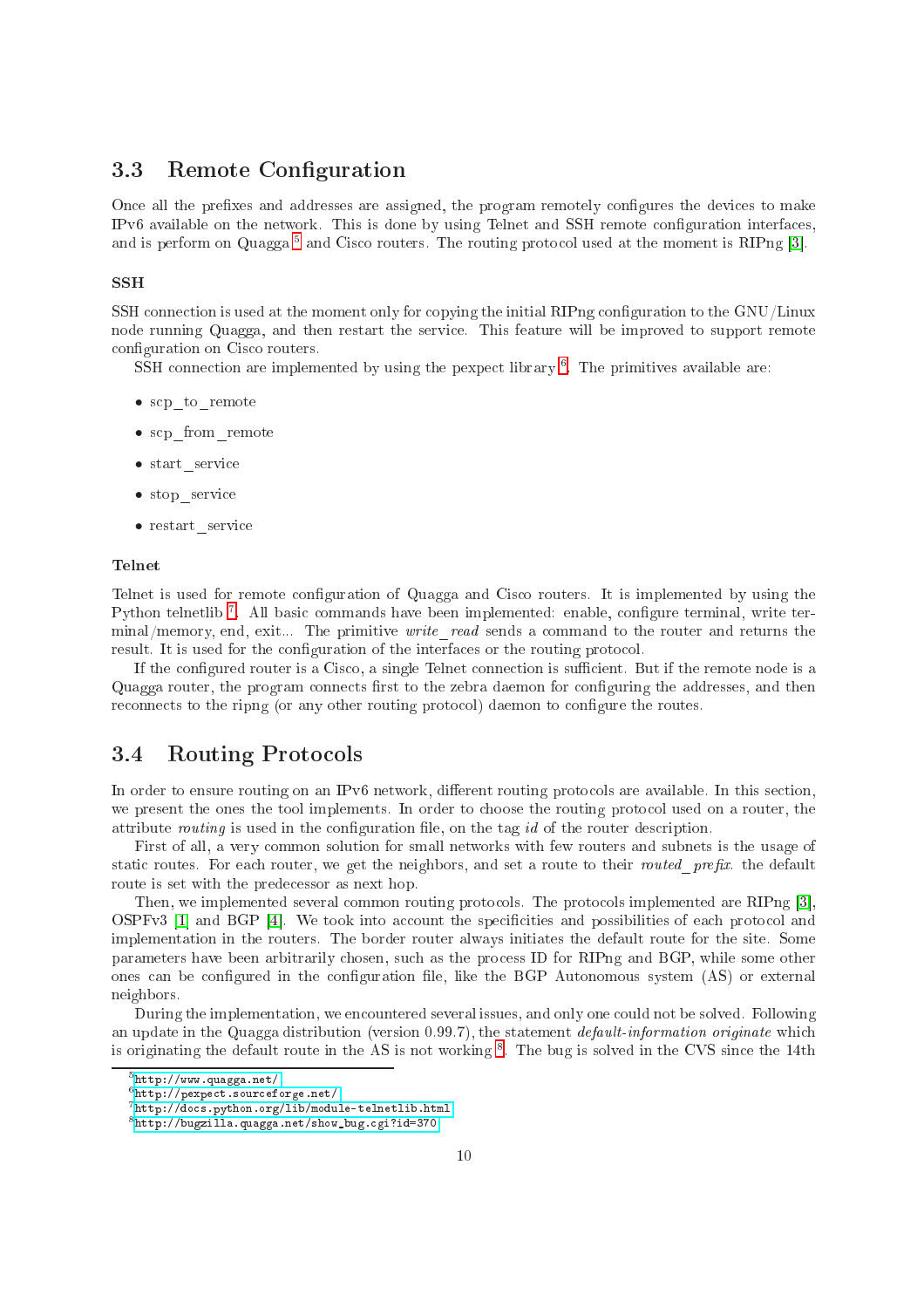June 2007, but this correction has not yet been integrated in official releases. Older releases of Quagga do not have this problem, 0.99.7 is the only one.

Finally, we ensured than the redistribution between all these protocols is working. By default, all protocols are redistributing static routes and connected networks. If a neighbor is using a different routing protocol, this routing protocol is enabled automatically on the router, and the redistribution commands are added. We also make sure that only one router (the one closer to the border) redistributes the protocol.

#### <span id="page-13-0"></span>3.5Graphi
al Interfa
e

We implemented a graphical interface for the tool by using GTK 2.6.

The GUI is omposed of a window ontaining a Menu bar, a tools bar and several tabs.

The toolbar contains a button that permits to show/hide the console, which shows the logs of the engine (namely stdout and stderr).

The tabs are omposed of:

Initial Configuration Load and apply the configuration files, see figure [3.1](#page-13-1)

| File Help             |                                                                                                                     |               |
|-----------------------|---------------------------------------------------------------------------------------------------------------------|---------------|
| H                     |                                                                                                                     |               |
| Initial Configuration |                                                                                                                     |               |
|                       |                                                                                                                     |               |
|                       |                                                                                                                     |               |
|                       |                                                                                                                     |               |
|                       |                                                                                                                     |               |
|                       | Telo                                                                                                                |               |
|                       |                                                                                                                     |               |
|                       |                                                                                                                     |               |
|                       |                                                                                                                     |               |
|                       |                                                                                                                     |               |
|                       |                                                                                                                     |               |
| Load DOT File         | <b>Load Existing Configuration</b><br>/home/beck/work/documents/transition/gforge/v4-to-v6/src/6tea/conf/config.dot | <b>Ouvrir</b> |
|                       |                                                                                                                     |               |
| Load XML File         | /home/beck/work/documents/transition/gforge/v4-to-v6/src/6tea/conf/config.xml                                       | Quvrir        |
|                       | Parse chosen configuration files<br>Appliquer                                                                       |               |
|                       |                                                                                                                     |               |
|                       |                                                                                                                     |               |
|                       |                                                                                                                     |               |
|                       |                                                                                                                     | Quitter       |

<span id="page-13-1"></span>Figure 3.1: 6Te@ Welcome Screen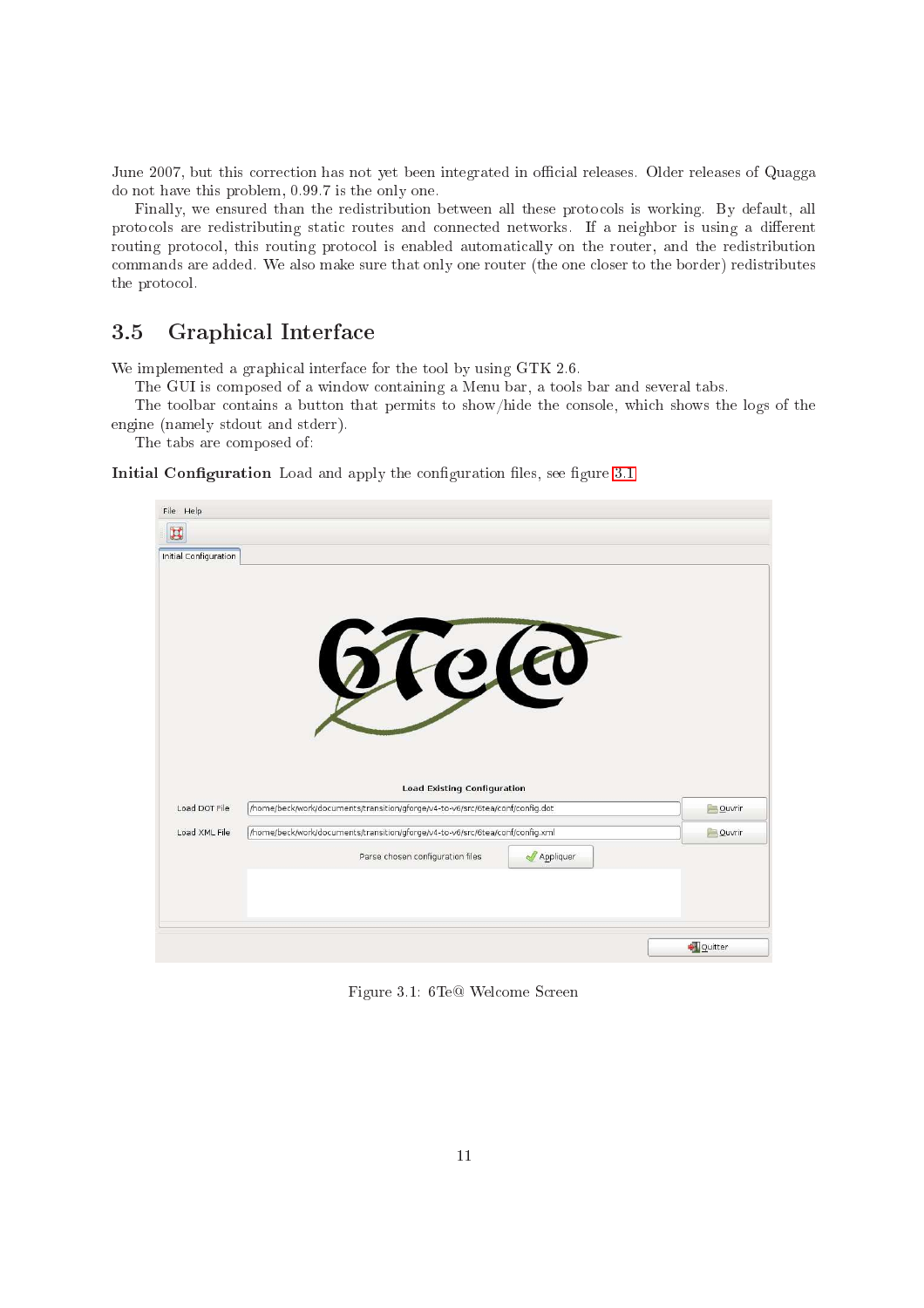

Initial Network A graphical representation of the initial network, see figure [3.2](#page-14-0)

<span id="page-14-0"></span>Figure 3.2: Initial network representation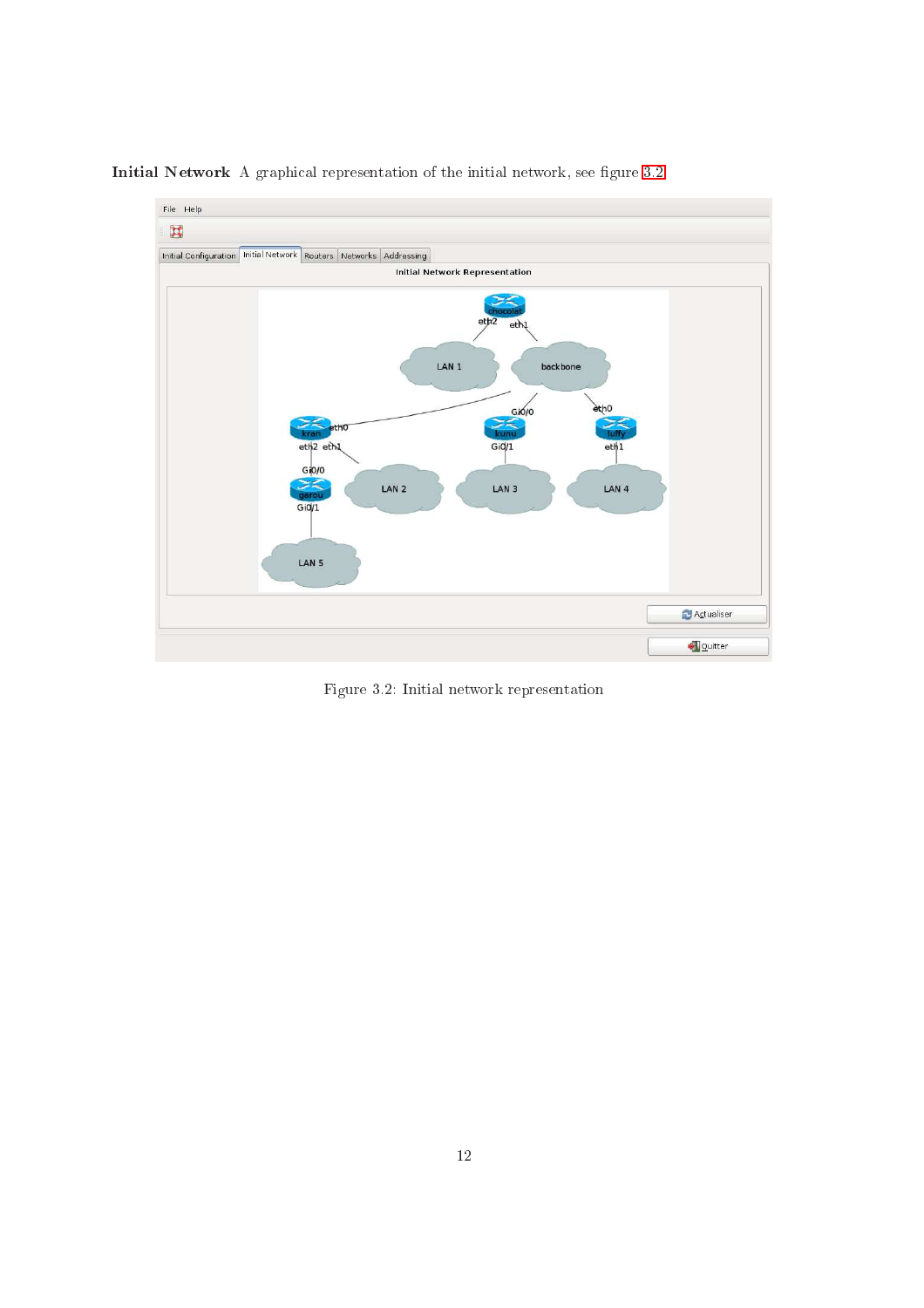|                        | Initial Configuration   Initial Network   Routers   Networks   Addressing |                    |                          |                          |                       |                     |            |                        |
|------------------------|---------------------------------------------------------------------------|--------------------|--------------------------|--------------------------|-----------------------|---------------------|------------|------------------------|
| <b>Routers Details</b> | chocolat                                                                  |                    |                          | $\hat{\cdot}$            |                       |                     |            |                        |
| General                |                                                                           |                    |                          |                          |                       |                     |            |                        |
| ID.                    | chocolat<br>Type                                                          |                    | Quagga                   |                          | IPv6 Routing Protocol | ripng               |            | <b>☑</b> Border Router |
| IPv6 Local Prefix      |                                                                           | IPv6 Routed Prefix |                          |                          |                       |                     |            |                        |
|                        | <b>Remote Configuration</b>                                               |                    |                          |                          |                       |                     |            |                        |
| $\Box$ SSH             |                                                                           |                    |                          |                          |                       |                     |            |                        |
| <b>Address</b>         | 152.81.48.2                                                               |                    | <b>User</b>              | root                     | Password              | Nototototok         | Enable Pwd |                        |
| <b>☑</b> Telnet        |                                                                           |                    |                          |                          |                       |                     |            |                        |
| Address                | 152.81.48.2                                                               |                    |                          |                          | Password              | stolojojoje.        | Enable Pwd | ******                 |
|                        | Generate Config                                                           | $\Box$ Zebra       | $\nabla$ RiPng           | $\Box$ OSPF              | $\Box$ BGP            |                     |            |                        |
| <b>Interfaces</b>      |                                                                           |                    |                          |                          |                       |                     |            |                        |
| ID                     | eth <sub>2</sub>                                                          | MAC                | 00:11:11:20:3A:9E        |                          | IPv4                  | 152.81.48.129       |            |                        |
|                        | □ Upstream                                                                | <b>LLA</b>         |                          | fe80::211:11ff:fe20:3a9e | IPV6                  |                     |            |                        |
| ID.                    | eth1                                                                      | MAC                | 00:10:4B:CD:E2:99        |                          | IPV4                  | 152.81.48.161       |            |                        |
|                        | □ Upstream                                                                | <b>LLA</b>         | fe80::210:4bff:fecd:e299 |                          | IPV6                  |                     |            |                        |
|                        | etho                                                                      | MAC                | 00:01:02:E3:60:8A        |                          | IPV4                  | 152.81.48.2         |            |                        |
|                        |                                                                           |                    |                          |                          |                       | 2001:660:4501:32::2 |            |                        |
| ID.                    | √ Upstream                                                                | <b>LLA</b>         | fe80::201:2ff:fee3:608a  |                          | IPV6                  |                     |            |                        |

Routers Details about the loaded routers, see figure [3.3](#page-15-0)

<span id="page-15-0"></span>Figure 3.3: Router details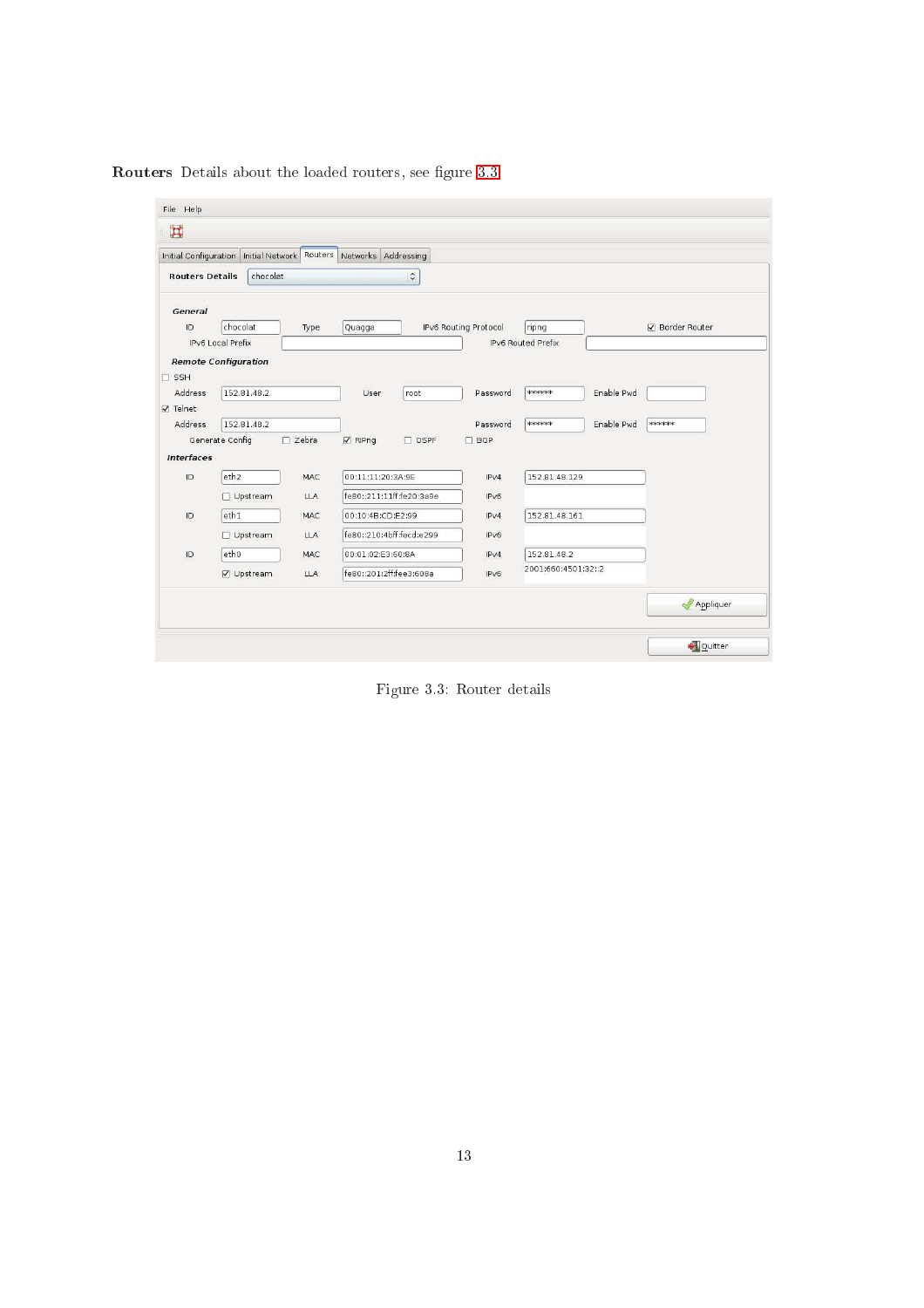Networks Details about the loaded networks, see figure ??

| File Help               |                                                                           |      |                  |                          |                             |
|-------------------------|---------------------------------------------------------------------------|------|------------------|--------------------------|-----------------------------|
| $\blacksquare$          |                                                                           |      |                  |                          |                             |
|                         | Initial Configuration   Initial Network   Routers   Networks   Addressing |      |                  |                          |                             |
| <b>Networks Details</b> | backbone                                                                  |      | $\ddot{\circ}$   |                          |                             |
| $\overline{D}$          | backbone                                                                  | IPv4 | 152.81.48.160/27 |                          |                             |
|                         |                                                                           |      |                  |                          |                             |
| IPv6 Prefix             |                                                                           |      |                  | ☑ IPv6 Autoconfiguration | $D$ DHCPv6                  |
|                         |                                                                           |      |                  |                          |                             |
|                         |                                                                           |      |                  |                          | $\sqrt{\sqrt{2}}$ Appliquer |
|                         |                                                                           |      |                  |                          |                             |
|                         |                                                                           |      |                  |                          |                             |
|                         |                                                                           |      |                  |                          |                             |
|                         |                                                                           |      |                  |                          |                             |
|                         |                                                                           |      |                  |                          |                             |
|                         |                                                                           |      |                  |                          |                             |
|                         |                                                                           |      |                  |                          |                             |
|                         |                                                                           |      |                  |                          |                             |
|                         |                                                                           |      |                  |                          |                             |
|                         |                                                                           |      |                  |                          | Quitter                     |
|                         |                                                                           |      |                  |                          |                             |

Figure 3.4: Network details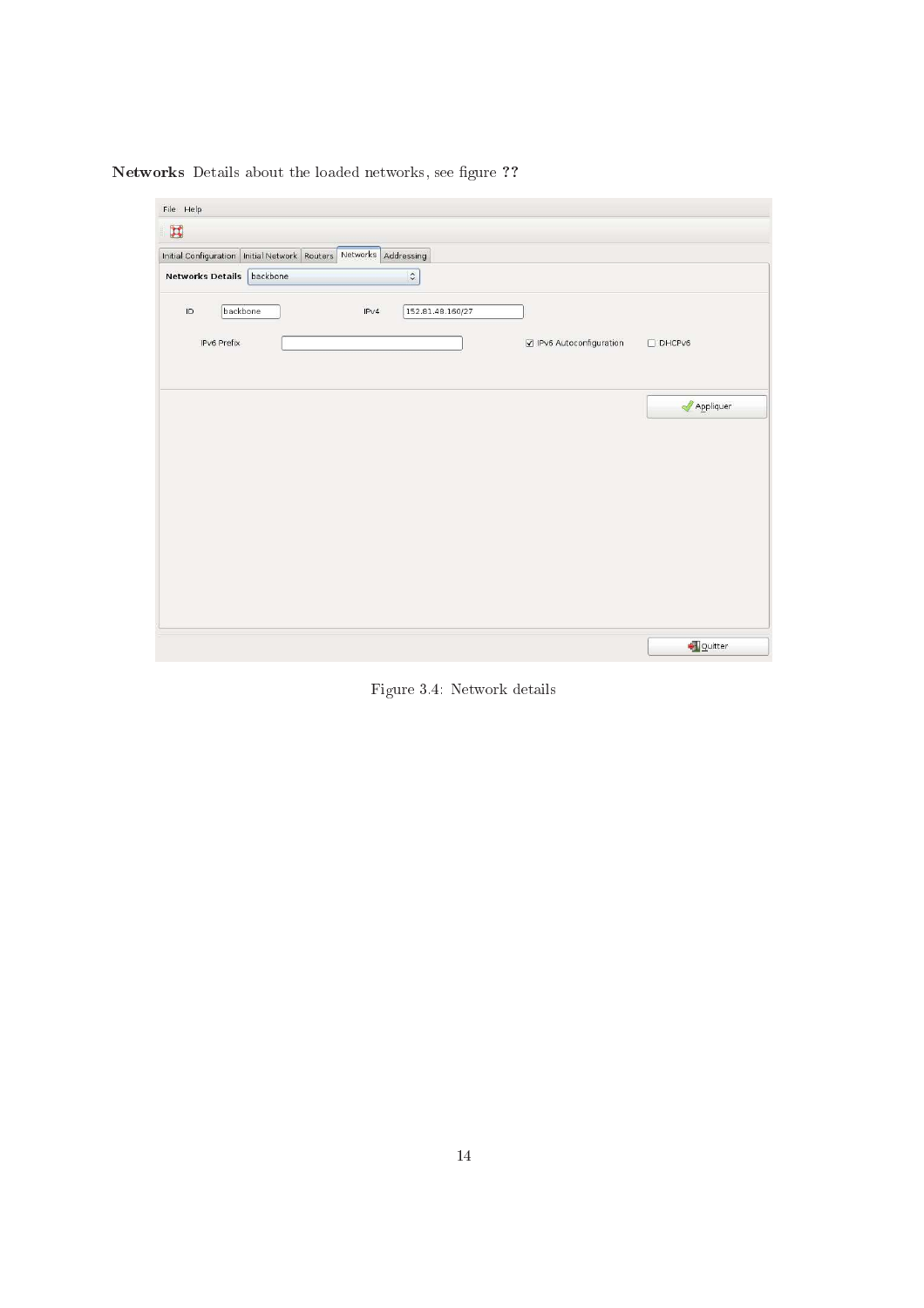Addressing The Transition Engine, set the site prefix and run the algorithms, validate the output and configure the devices, see figure [3.5](#page-17-0)

| File Help                                              |                                                                                              |
|--------------------------------------------------------|----------------------------------------------------------------------------------------------|
| $\Xi$                                                  |                                                                                              |
| Initial Configuration Initial Network Routers Networks | Addressing New Network                                                                       |
|                                                        | 6Te@, the IPv6 Transition Engine                                                             |
| 2001:660:4501:3200::/56<br>Site Prefix                 | □ Write Memory                                                                               |
|                                                        |                                                                                              |
| <b>BGP</b><br>1664                                     | 2001:660:4501:32::1<br>AS 1773                                                               |
| Site AS                                                | Neighbors                                                                                    |
|                                                        | - Ajouter<br>Supprimer                                                                       |
|                                                        | Appliquer                                                                                    |
| Execution                                              |                                                                                              |
| Run the Transition Engine<br>Exécuter<br>荷             | Metrics propagated, prefixes and addresses assigned,<br>new network representation generated |
| Valider<br>Validate the proposed network               | Proposed network validated                                                                   |
| Secure the network<br><b>Exécuter</b>                  |                                                                                              |
| Remote Configuration<br><b>Exécuter</b>                |                                                                                              |
| Write Memory<br>Enregistrer                            |                                                                                              |
| Enregistrer sous<br>Save XML Representation            | Enregistrer sous<br>Save PNG Representation                                                  |
| Enregistrer sous<br>Save DOT Representation            |                                                                                              |
|                                                        |                                                                                              |
|                                                        | Quitter                                                                                      |

<span id="page-17-0"></span>Figure 3.5: Transition Engine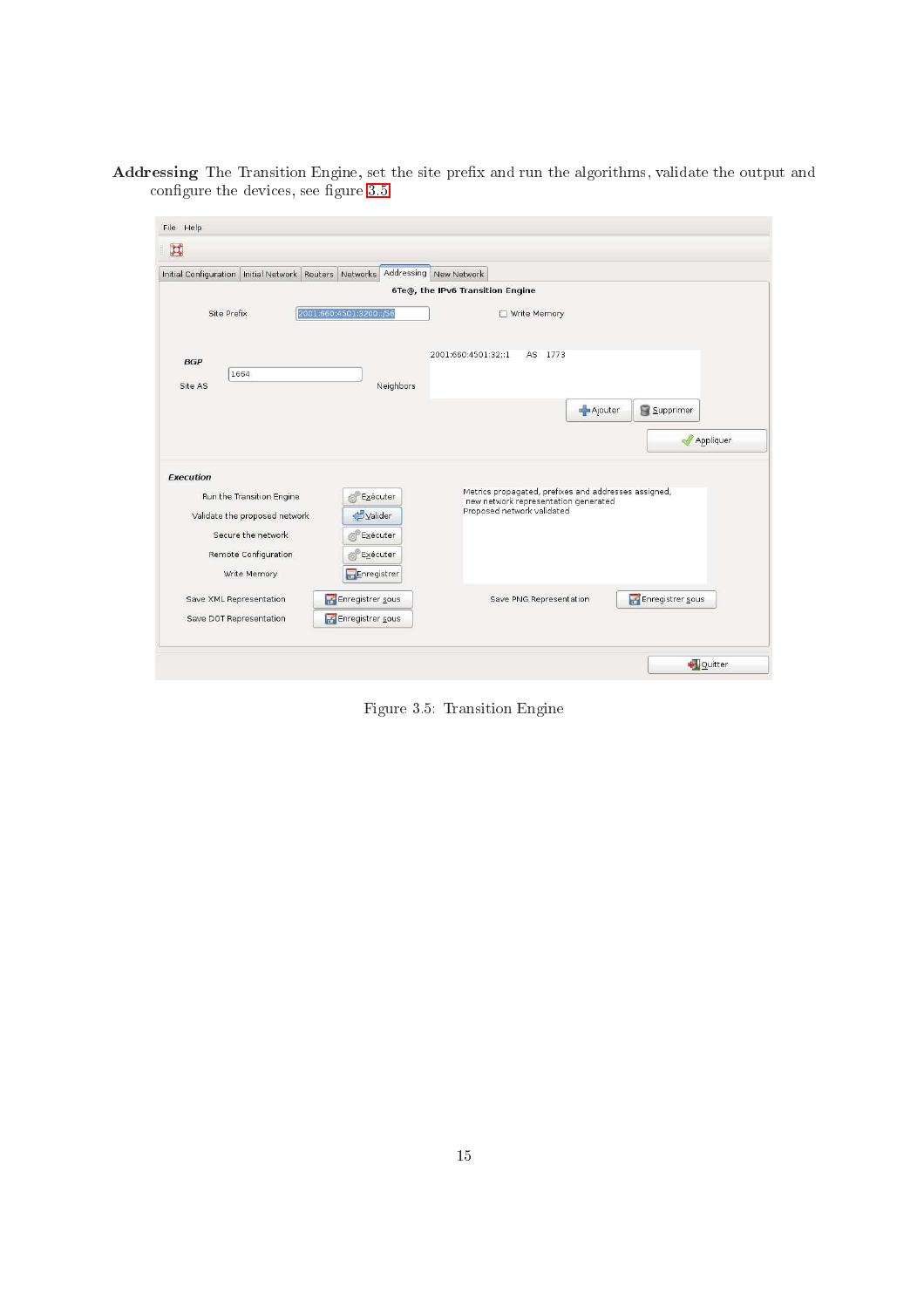

New Network A graphical representation of the proposed addressing plan, see figure [3.6](#page-18-0)

<span id="page-18-0"></span>Figure 3.6: New network representation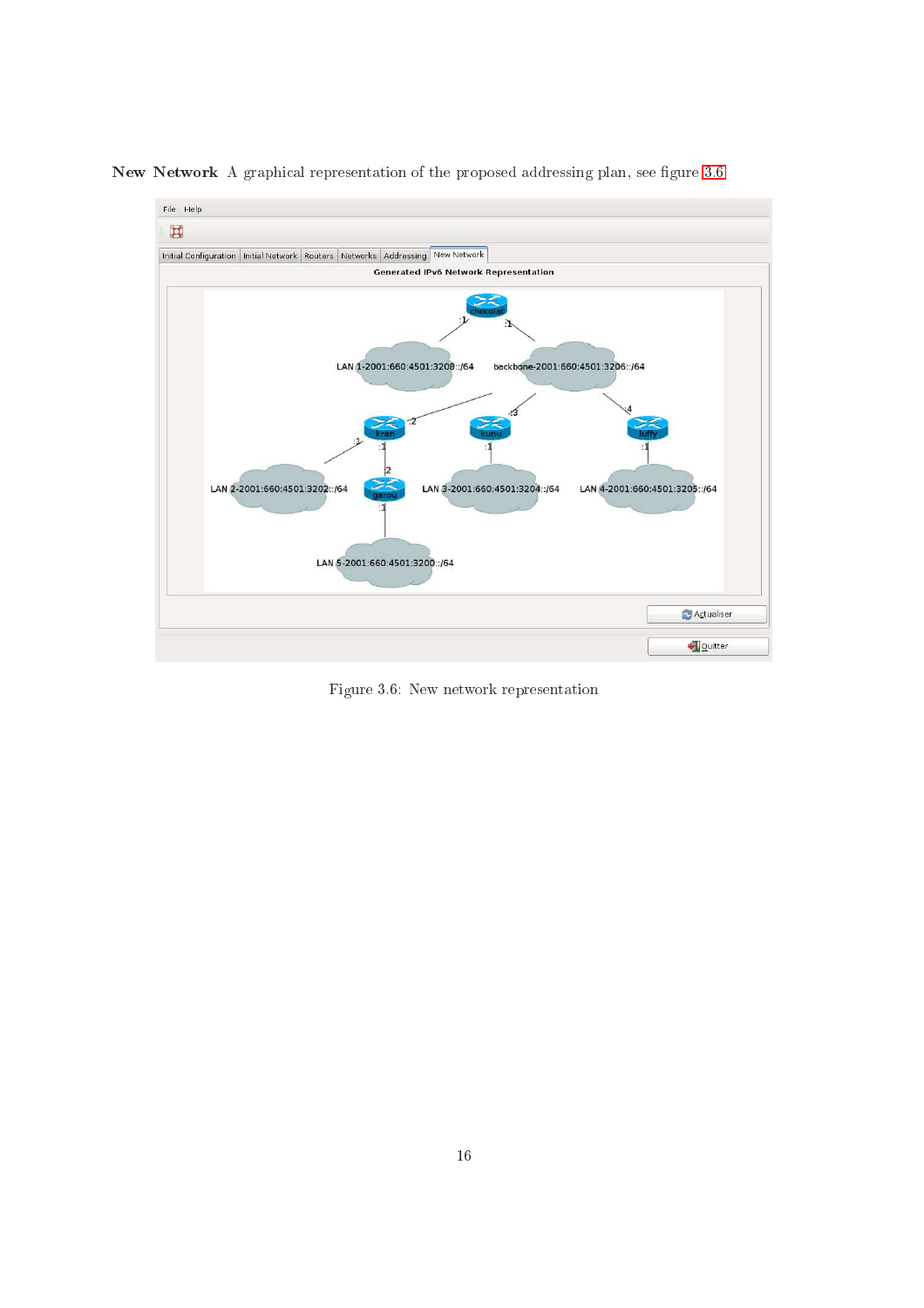#### <span id="page-19-1"></span><span id="page-19-0"></span> $3.6$ Tool Distribution

#### 3.6.1VMWare Image

We retrieved from <http://vmplanet.net/node/95> an Ubuntu 9.04 VMWare image that we modified by following the installation pro
edure, in order to have a binary distribution of the tool. This virtual ma
hine has been updating to the latest version of Ubuntu.

The latest version of the transition engine has been installed in it, and a s
ript on the desktop permits to run the tool. Several configuration files have been created, and allow to run many different scenarios in order to test the tool.

To connect, use the user  $ipv\delta$  and the password transition. The image is quite big (2GB) and can be uploaded on put on a share web location for download upon request.

#### <span id="page-19-2"></span>3.6.2GForge

The tool is hosted in the INRIA forge – under the project  $v_4$ -to-vo. At the moment, the project is private, and we only use the subversion repository for the code and documentation.

When the licence and dissemination mechanisms have been discussed, the project may become public and/or be migrated to sourcerorge  $\cdots$ 

<sup>9</sup> [https://gforge.inria.fr/proje
ts/v4-to-v6/](https://gforge.inria.fr/projects/v4-to-v6/)

<span id="page-19-4"></span><span id="page-19-3"></span>nttp://www.si.net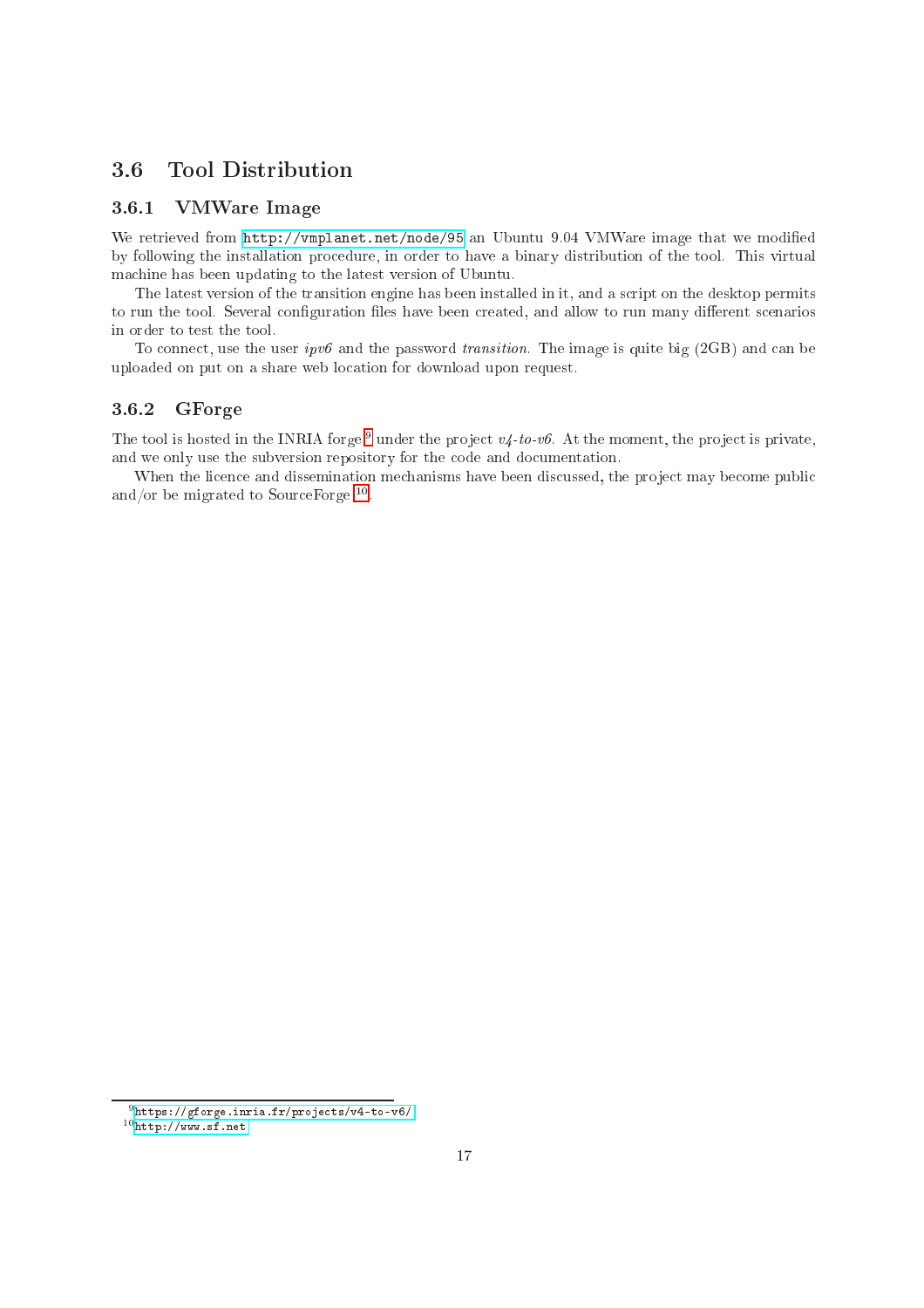# <span id="page-20-0"></span>**Conclusion**

In this report, we presented the specification and implementation of the Transition Engine, prototype implementation and a first step towards a "one-click" transition tool.

The resulting prototype, ontaining the ode for task 3 on se
urity is omposed of 15 875 Python lines (counting empty lines and comments). The tool has been validated and tested on all scenarios defined in D1.1. All constraints defined in D1.2 and algorithms defined in D2.1 have been implemented successfully in it.